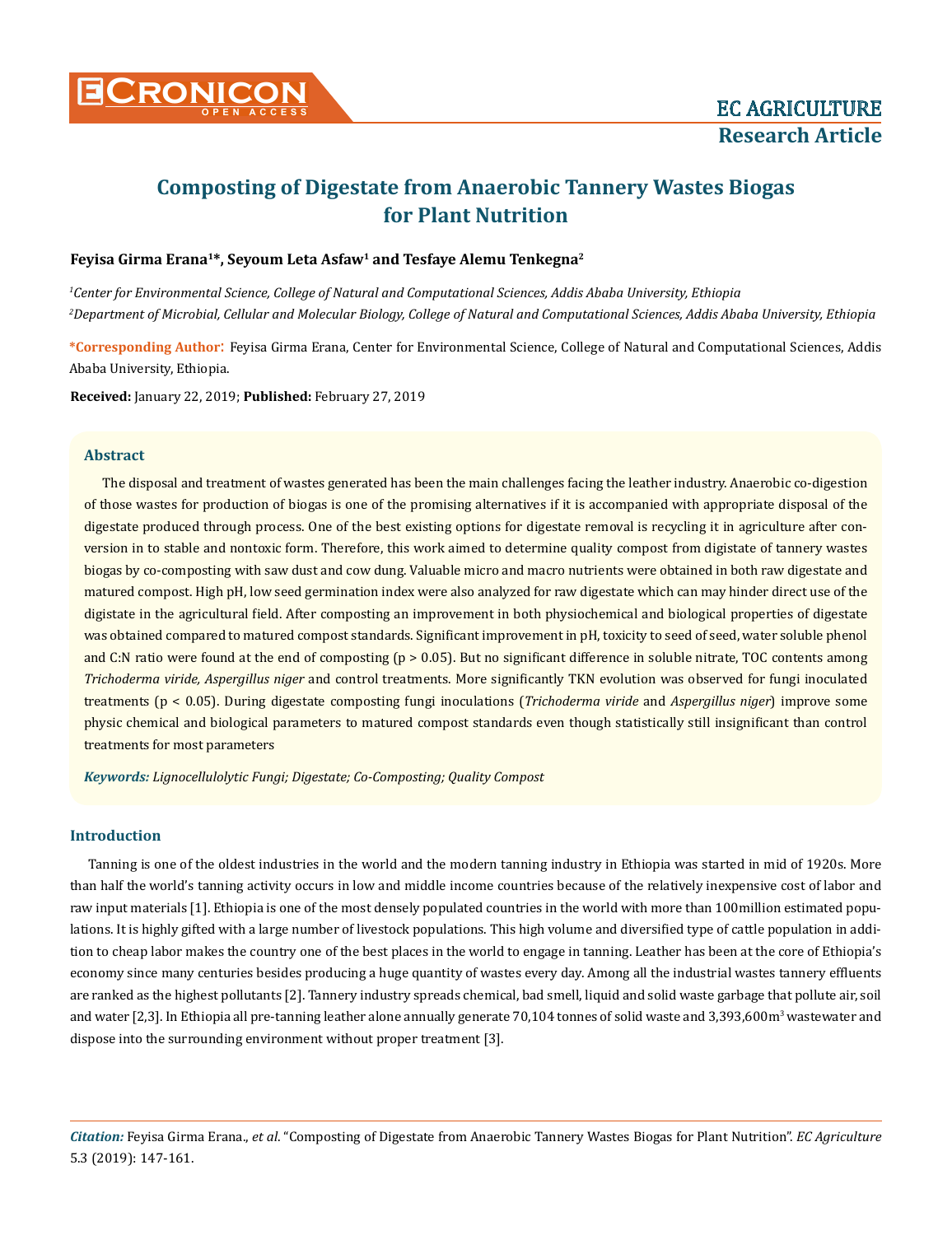Anaerobic digestion is one of the promising technologies to reduce environmental burden of tannery wastes with additional production of useful products such as biogas (methane) which is used as good source of energy. Ethiopia is practicing anaerobic digestion to manage wastes generated by tannery industry and to produce value added biogas.

Anaerobic digestion is also an important method to decrease the quantity of organic wastes and COD to be discharged to environment. In Ethiopia [3] were obtained 75% COD removal from bench scale study, through two stage co-digestion of tannery liquid waste with solid waste. Anaerobic digestion technology in addition to COD removal also destroy pathogenic bacteria such as fecal coliforms and enterococcus [4]. On top of this anaerobic technology for biogas production still remains with byproducts to be managed and further treated properly [5] were recommended biogas plant should take inconsideration of its flue gas, odour emissions and the digestate management. Digestate is the byproduct of biogas plant coming from organic wastes wet digestion processes contains un degraded organic waste, microorganism cells and structures formed during digestion as well as some inorganic matter. This is potentially an alternative source of humic material, nutrients and minerals for the agricultural soil [6]. But sometimes direct application of digestate into agricultural soils presents several problems like low concentration of nutrients, high salinity, economic cost of transport and handling and environmental issues such gaseous emissions, nutrient leaching and pathogen spread [7,8]. In spite of this the digestate is rich in macro and micro nutrients which make it suitable for co-composting with other wastes for more stability of the product. Compost produced is good for agricultural fertilizers input and also a good means of digestate removal as well. Digestate co-composting with other wastes has additional beneficial effects such as stabilization of organic matter, elimination of unpleasant odours and reduction of pathogenic microorganisms below threshold limit level [7]. But during digestate composting deficiencies in the indigenous microbial community can leads to a low composting efficiency and consequently affect the matured compost quality [9]. Therefore, microbial inoculums use accelerates the overall composting process even though the benefits of direct microbial inoculation into composting substrates still need further study [10]. Yet, few studies have investigated the composting of digestate with addition of lignocellulolytic fungi inoculums. Therefore, study was conducted to determine compost quality from anaerobic digestate derived from tannery wastes biogas by co-composting with cow manure, saw dust and further using lignocellulolytic fungi inoculums.

# **Materials and Methods**

# **Sources of fungi inoculums and digestate**

*Trichoderma viride and Aspergillus niger* isolates were obtained from department of Microbial, Cellular and Molecular Biology, College of Natural Sciences, Addis Ababa University. A solid digestate obtained after biogas production from anaerobic co- digested liquid tannery waste with solid tannery waste. For composting experiment only solid state digestate was used. Digestate from biogas was a much liquid type. To make this more thickened simple decantation was used to remove excess water.

### **Experimental design**

After determining recommended compost initial raw materials carbon to nitrogen ratio digestate was mixed with saw dust and cow dung in ratio of 1:1:1 on dry weight basis. Treatments were performed in triplicate (Figure 1).



### *Figure 1: Experimental Design.*

*Tv: Trichoderma viride treated compost; An: Aspergillus niger treated compost; Con: Control treatments and 1, 2.3 (replication numbers), DT: Digestate; CD: Cow dung; DS: Saw dust and 1:1:1 (mixing ratio).*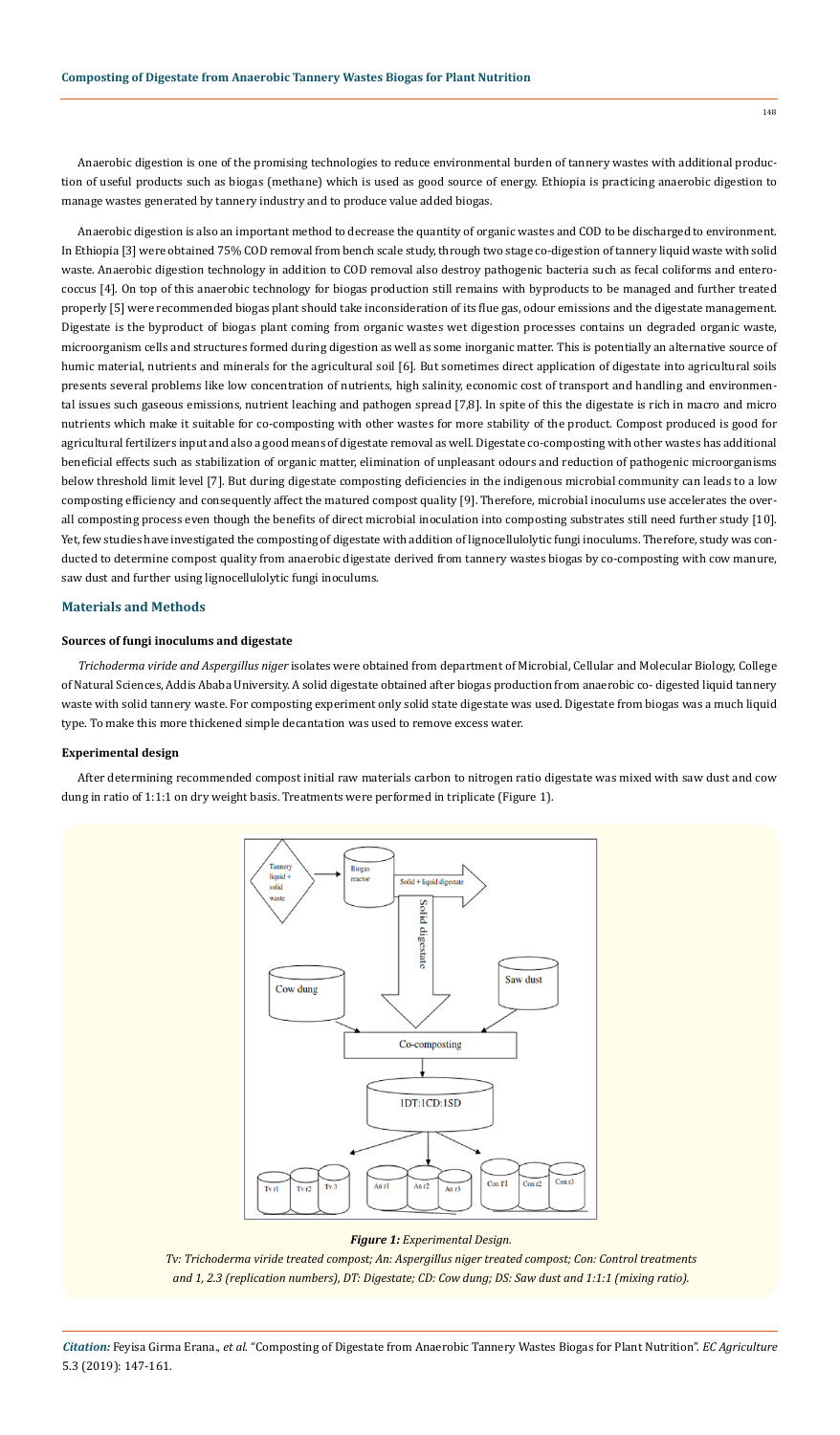The compost input materials were thoroughly mixed and co-composted for 65 days in small bin system in triplicate. 2% in weight of inoculums with respect to the total compost mass was used. Tap water was added to adjust the moisture content to 50%. The compost turning was took place manually about three times a week to ensure the supply of oxygen.

# **Physicochemical analysis**

Both the feed stock materials and compost were analyzed for physicochemical parameters using composite samples. Temperature was daily measured using digital thermometer (HANNA instrument, Hi 9055, Portugal). pH and electrical conductivity (EC) were determined using compost to distilled water in a ratio of 1:5 w/v on filtered extract [11]. Total Organic Carbon (TOC) was determined titrimetrically by modified Walkley-Black titration [12]. Total nitrogen determined by Kjeldahl digestion method [13] using Kjeldahl apparatus CABCONCO 141102492, SIEMENS Germany. Total Phosphorus after wet digestion was determined by Olsen method [13]. Water soluble phosphorous and water soluble NO<sub>3</sub>-N was measured after extraction of 1:5 w/v soil water extraction).Total metal analysis for Zn, Cu, Fe, Mn, Ca, Mg, Na K. Cr and Pb were done after extracting through dry ashing [14] followed by reading on an atomic absorption spectrophotometer AAS, ell 400. Compost germination bioassay was conducted according to method of [15,16] using seed of Soybean (*Glycine max*). For Cellulase activity Assay Carboxymethyl cellulose was used. In detail, one ml of 1% carboxymethylcellulose, one ml of 0.05M of sodium acetate buffer pH 5.5 and 0.2 ml of the crude enzyme were mixed and incubate d at 40°C for sixty minutes. After incubation one milliliter of DNS (dinitrosalicylic acid) reagent was added and well vortexed. The reaction mixture heated for ten minutes in boiling water bath. After cooling absorbance were measured at 560 nm using JENWAY 6705 UV/V, is Spectrophotometer [17].

# **Results and Discussions**

### **Temperature**

Compost temperature profiles are presented in figure 2. Similar temperature profiles trend were observed for all treatments during composting period.



*Figure 2: Compost temperature dynamics.*

No significance difference in temperatures was observed in treatments (p > 0.05). Highest temperature was recorded by *Trichoderma viride* (51.4 ± 2.6°C) and lowest temperature (49.38 ± 2.79°C) by control treatments. In all treatments a continuous rapid increment in temperature was observed until maximum temperature above 40°C was achieved at 5<sup>th</sup> day. An increment temperature can be a result of organic matter degradation by microorganisms [18]. As composting proceeded heat generation declined until it will be balanced with the surrounding temperature. At this stage there is reduction of microbial metabolism due to less availability of easily degradable organic matter [8]. The result of present temperature profile was similar with that of temperature profile reported by [8] for digestate composting.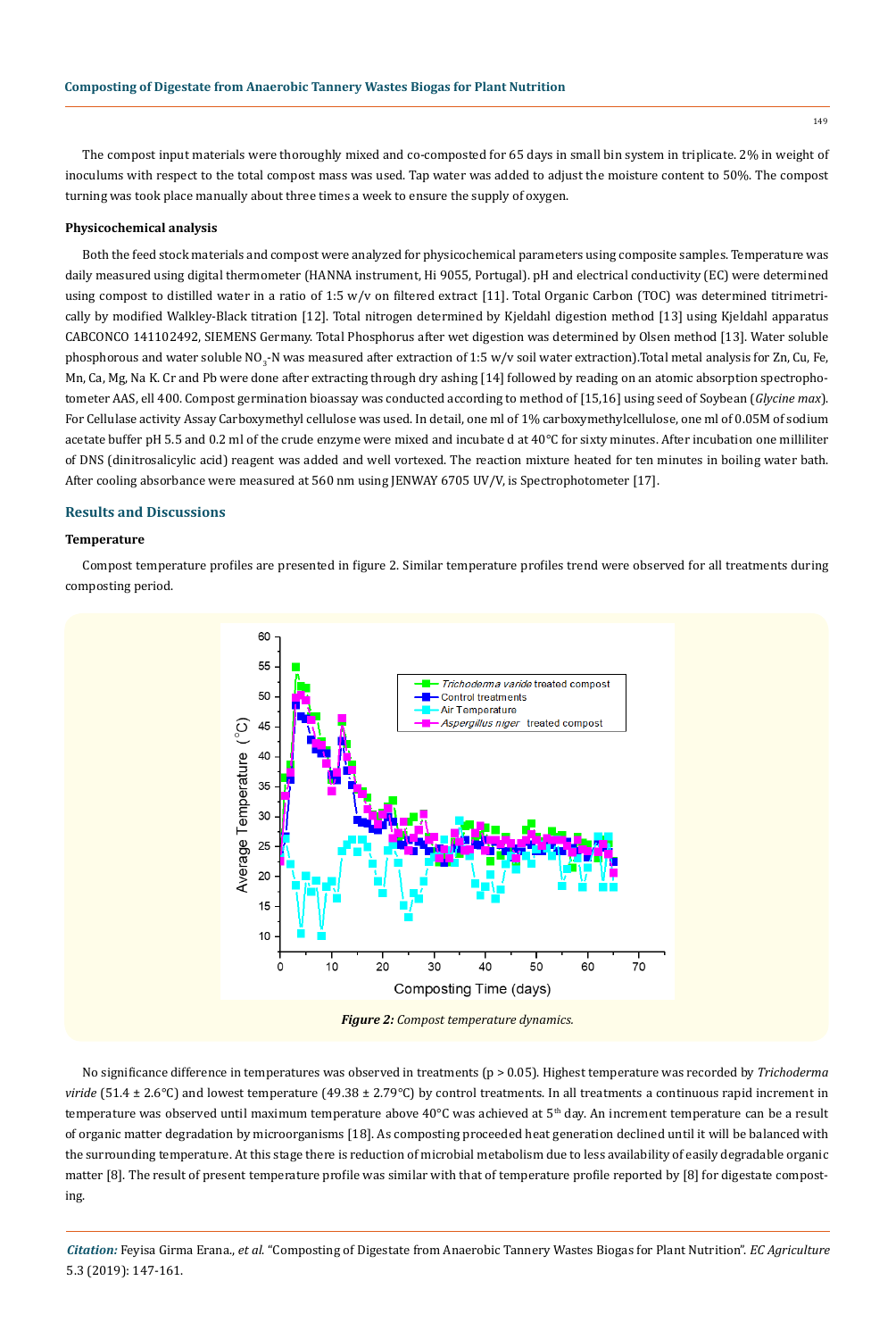# **pH and electrical conductivity**

The pH for saw dust was (5.0  $\pm$  0.05), for raw digestate was (9.234  $\pm$  0.65), for cow dung was (6.67  $\pm$  0.64) and for mixed raw compost input material was (9.12 ± 0.01). pH of the matured compost was 8.5 ± 0.1, 8.3 ± 0.10 and 8.5 ± 0.10 for control, *Trichoderma viride* and *Aspergillus niger* treatment respectively (Figure 3). Decrease in pH was observed until 30th day of composting while small increment was observed on 45<sup>th</sup> day of composting. This could be related to organic matter potentially available exposed to microbial degradation during turning of the piles. Some authors also found an increase in pH during thermophilic phase of composting and decrease to near neutral pH at maturation phase of composting. This due to formation of humic substances which act as buffers [19]. At the end of composting day we obtained significant decrease in pH in all treatments (p < 0.05). This result is similar with pH reported by [7] for co-composting of the solid fraction of anaerobic digestate. The pH values of matured composts were suitable for cultivation of moderately alkaline soil plants.





Electrical Conductivity (EC) was  $234.4 \pm 0.06$   $\mu$ S cm<sup>-1</sup>, 2.56  $\pm$  0.63 mS cm<sup>-1</sup>, 9.36  $\pm$  0.02 mS cm<sup>-1</sup> and 3.51  $\pm$  0.70 ms cm<sup>-1</sup> for saw dust, digestate, cow dung and for mixed waste respectively. High EC value in digestate is a result of high NaCl use during tannery beam house operation. Significant increment in EC was observed for *Trichoderma viride* treatment (p < 0.05). Electrical conductivity increased from 253.43 ± 56.62 µS cm-1 to 469.9 ± 103.79 µS cm-1 229.77 ± 49.88 µS cm-1 to 638.1 ± 256.52 µS cm-1 and 547.27 ± 70.16 µS cm-1 from initial to final stage of composting for control treatments, *Trichoderma viride* and *Aspergillus niger* respectively (Figure 4). This is due to release of mineral salts and ammonium ions through decomposition of organic matter [20]. Evaporation and condensation as total compost mass decreases leads to EC increment reported by Torres-Climent A., *et al* [8]. In matured compost EC values observed to be higher than most countries recommended guidelines of <  $2.00$  mScm<sup>-1</sup> [21,22].

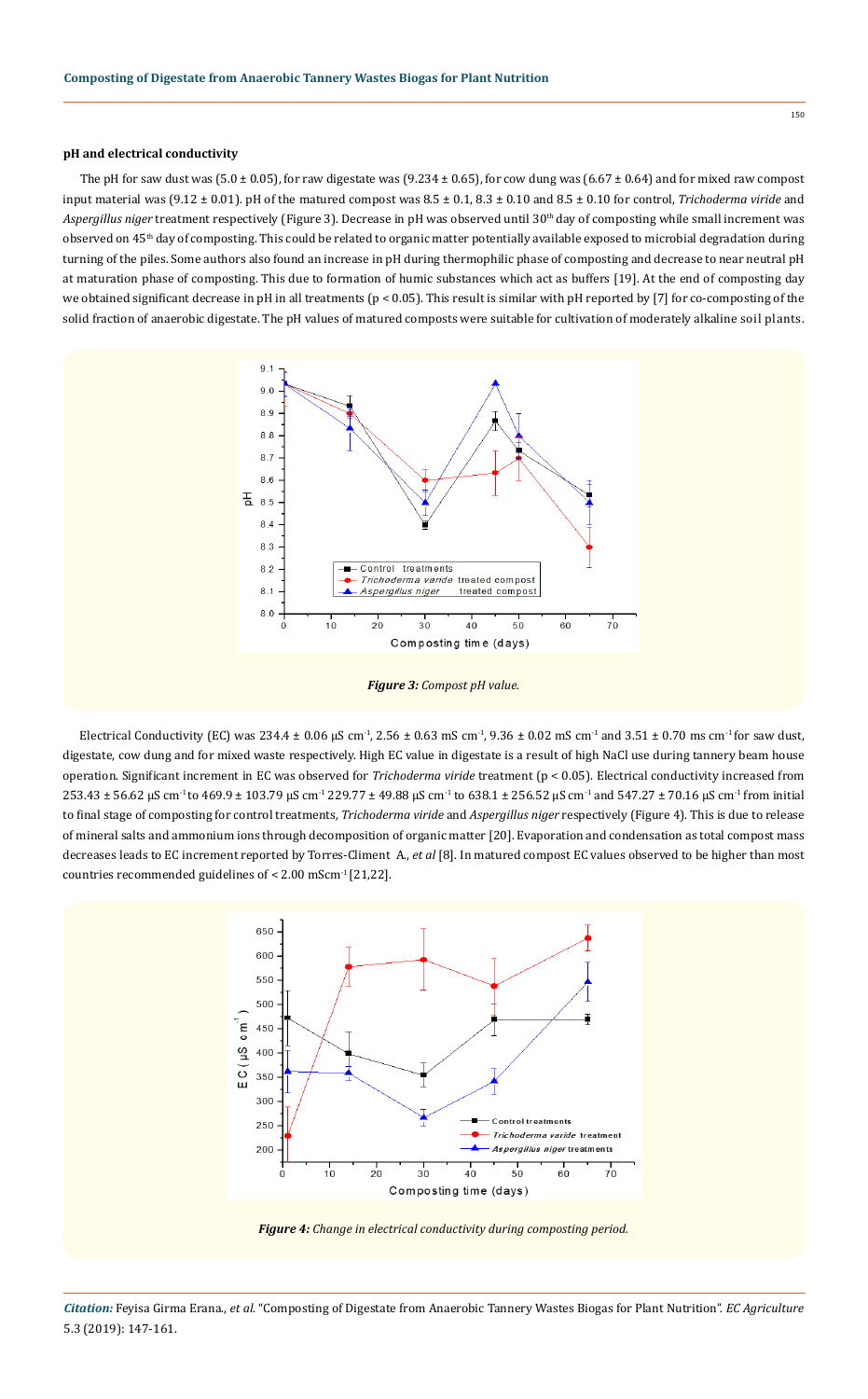#### **Water soluble nitrate, water soluble phosphorous and total phosphorous**

Significant increment in water soluble nitrate was observed for all treatment during composting days (p < 0.05). Water soluble nitrate increased from 222.05 µg g<sup>-1</sup> to 318.58 µg g<sup>-1</sup>, 282.00 to 364.08 µg g<sup>-1</sup> and 285.21 to 426.62 µg g<sup>-1</sup> for control treatments, *Trichoderma viride* and *Aspergillus niger* respectively in the first two weeks (Figure 5). After 65 days of composting water soluble nitrate was further increased to above 630 µg g<sup>-1</sup>. Oxidation of ammonium (NH<sub>4</sub>+) or ammonia (NH<sub>3</sub>) to nitrate (NO<sub>3</sub>-N) by autotrophic and heterotrophic nitrifying microorganisms in compost [5] and less volatilization due to anoxia [23] can increase water soluble nitrate. Significant loss of NH<sub>3</sub> and N<sub>2</sub>O during thermophilic stage of composting was reported by [24] which was favored by both high temperature and pH. Further due to frequent turning there was compost fresh materials exposure to microbial oxidation and leads to the release of nitrate [25]. No significant effect was observed on water soluble nitrate dynamics due to fungi inoculums addition (p > 0.05) and there was strong cross correlation among treatment in soluble nitrate dynamics (r > 0.97).



*Figure 5: Change in water soluble nitrate over composting period.*

Total phosphorous and water soluble phosphorous were increased through composting process figure 6 and 7. Two weeks later compost total phosphorus was 6677.42 mg kg<sup>-1</sup>, 6881.72 mg kg<sup>-1</sup>, 6658.77 mg kg<sup>-1</sup> for the control, *Trichoderma viride* and *Aspergillus niger* treatments. At the end of composting day, total phosphorous significantly increased to 8378.81 mg kg<sup>-1</sup>, 8591.23 mg kg<sup>-1</sup>, 8427.36 mg kg<sup>-1</sup> for control, *Trichoderma viride* and *Aspergillus niger* treatments (p < 0.05). Similarly, two weeks later of composting water soluble phosphorous was 2370 mg kg-1, 2710 mg kg-1, 2500 mg kg-1 for control, *Trichoderma viride* and *Aspergillus niger* treatments respectively. At final day of composting it was further increased to 3738.50 mg kg-1, 3615.90 mg kg-1, 3726.88 mg kg-1 for control, *Trichoderma viride* and *Aspergillus niger* treatments. An in increase in water soluble phosphorous during composting process was attributed to the solubilization of inorganic phosphate by different species of microorganism present in compost raw materials [26].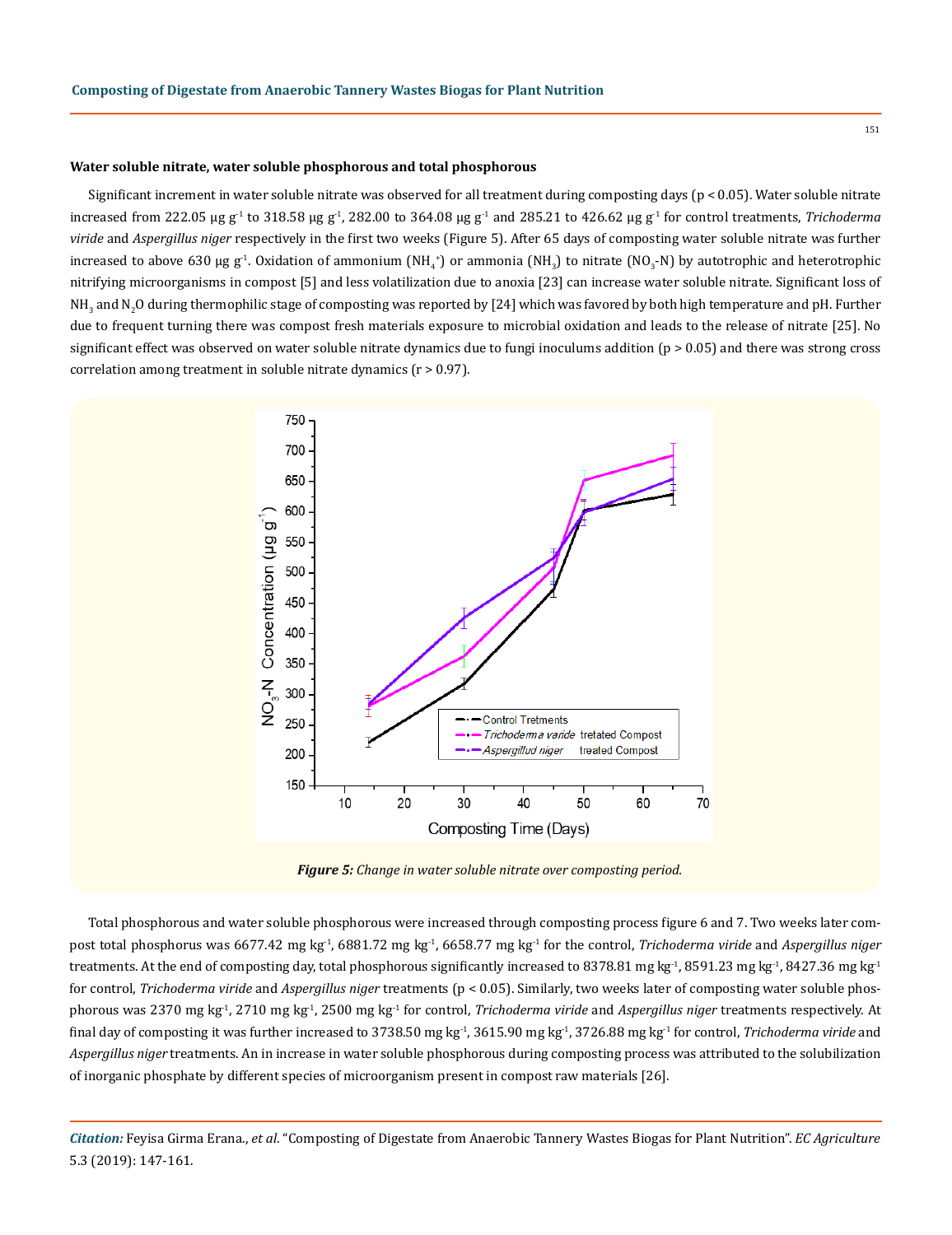

*Figure 6: Change in compost total phosphorous.*



*Figure 7: Change in water soluble phosphorous during composting days.*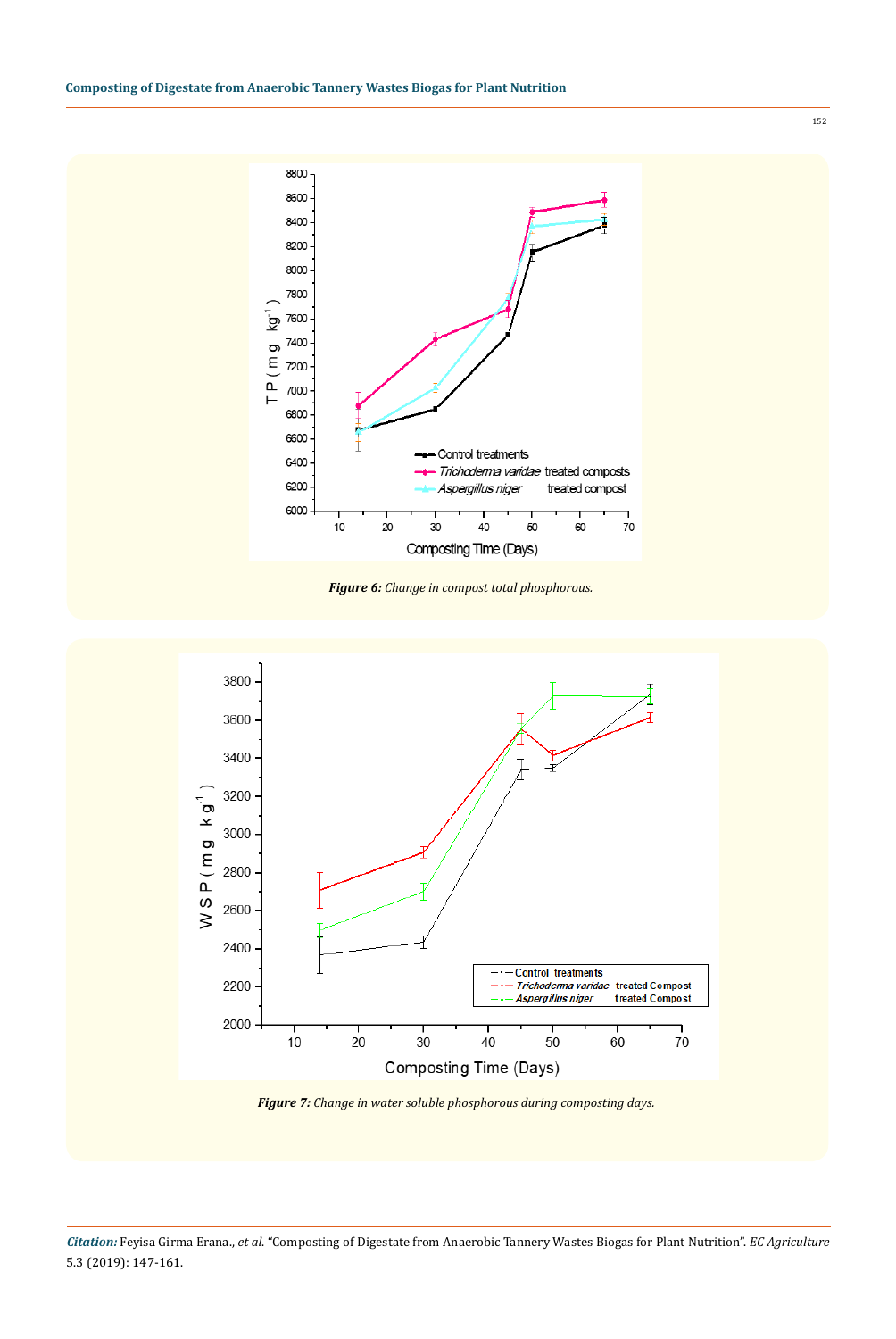### **Total organic carbon (TOC), total nitrogen (TK N) and C:N ratio**

High TOC degradation percentages were 29.64 ± 0.50% for *Aspergillus niger*, 27.55 ± 0.60% for *Trichoderma viride* and 24.18.64 ± 0.59% for control treatments (Figure 8). Mineralization of organic matter to CO<sub>2</sub> during composting process conveys to decrease in TOC [7,27]. Faster decrease in TOC at initial stage of composting is because of the abundant availability of biodegradable organic matter fractions. Inoculums addition no significantly improves TOC degradation (p > 0.05). However, better TOC degradation was recorded for microbial inoculated treatments. Similarly situation was reported by [28] where better TOC degradation was recorded in the microbial inoculated composting compared to the control.



TKN for Saw dust was (0.13%), for raw digestate was (2.30%), cow dung was (2.12%) and for mixed raw compost input was (2.21%). compost TKN dynamics was presented in figure 9. For matured compost TKN of (2.51%), (2.62%) and (2.75%) were recorded for control, *Aspergillus niger* and *Trichoderma viride* treatment respectively. Compost microbial inoculums addition significant improves evolution of TKN than control treatments (p < 0.05). Better TKN evolution was obtained for Increments in total nitrogen from feedstock to matured compost are related to enhancement of nutrient [10] and also due to reduction in weight because of decomposition.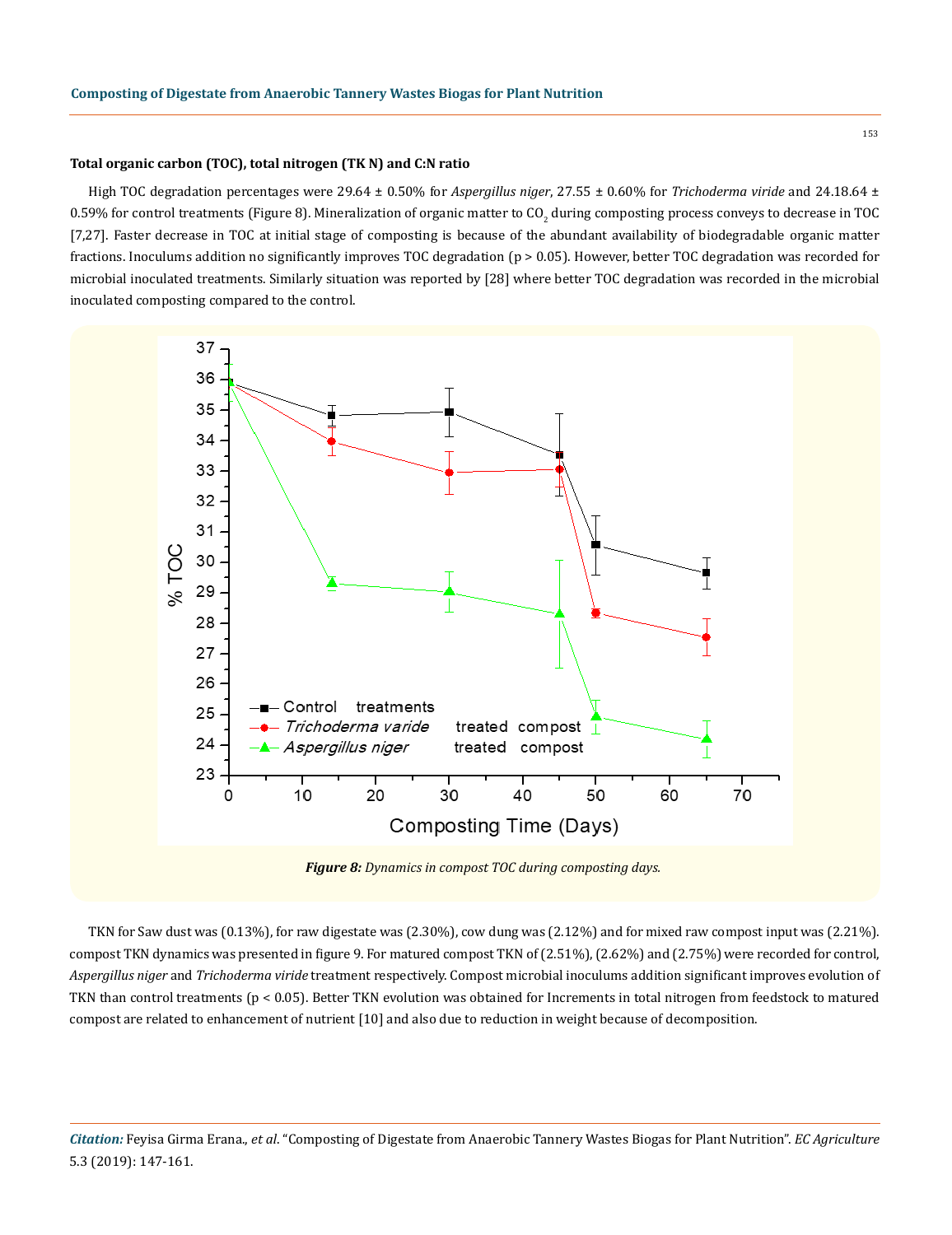

C:N ratio for matured compost significantly lower than feedstocks of compost (P < 0.05). At the end of composting day C:N ratio values of 9.99, 10.75 and 11.79 were recorded for *Trichoderma viride*, *Aspergillus niger* and control treatments (Figure 10). At final stage of compost reduction in C:N ratio was greater for *Trichoderma viride* (38.48%), followed by *Aspergillus niger* (33.80%) and lastly by control treatments (27.34%). After co-composting of the digestate we found matured compost with recommended range of C:N for agricultural field application. Compost is best mature if C:N is < 20, preferable < 10 according to [29] and C:N standard limit for mature composts should be less than 12 was suggested by Bernai M., *et al* [30].



*Citation:* Feyisa Girma Erana., *et al*. "Composting of Digestate from Anaerobic Tannery Wastes Biogas for Plant Nutrition". *EC Agriculture*  5.3 (2019): 147-161.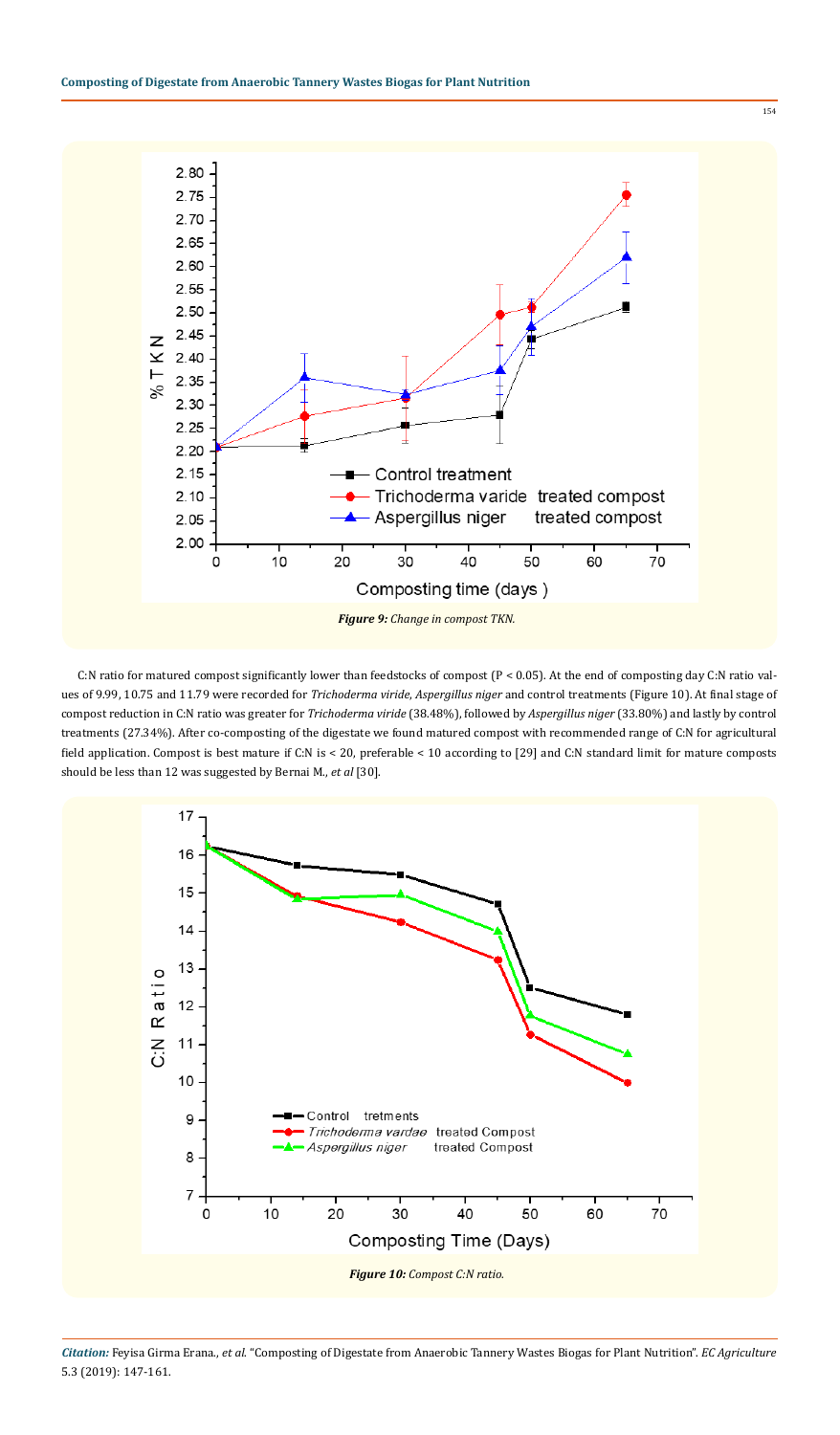### **Water soluble phenols (WSPH)**

Water soluble phenols at the end of composting day were found to be 73.94%, 70.50% and 52.11% for control, *Aspergillus niger* and *Trichoderma viride* in corresponding order. High reduction in WSPH in control treatment could be explained by low availability water soluble phenol precursor due to resistance of organic matter degradation. WSPH content decreased in all treatments over composting period (Figure 11).



*Figure 11: WSPH content of compost during composting period.*

Phenolic compounds converted to humic substance as composting process going on contributing to reduction in phenol contents at final stage of composting [31]. 93% reduction in WSPH was reported for Olive mill waste composting by Baddi GA., *et al* [32]. According to Spanish legislation compost to be best used as fertilizers if total polyphenols is less than 0.8% was reported by Tortosa G., *et al* [33].

### **Total reducing sugar (TRS) and total water soluble carbohydrate (TSS)**

Compost Total Reducing Sugar (TRS) and Total water soluble carbohydrate (TSS) dynamics presented in (Figure 12 and 13) respectively. Total reducing sugar after two weeks of composting was 47.99  $\pm$  5.0 µg g<sup>-1</sup>, 137.35  $\pm$  18.23 µg g<sup>-1</sup> and 117.19  $\pm$  10.43 µg g<sup>-1</sup>. Then on 50<sup>th</sup> day of composting increased to 138.95 ± 6.30 µg g<sup>-1</sup>, 165.2733 ± 15.54 µg g<sup>-1</sup> and 133.09 ± 14.38 µg g<sup>-1</sup> for control treatment, *Trichoderma*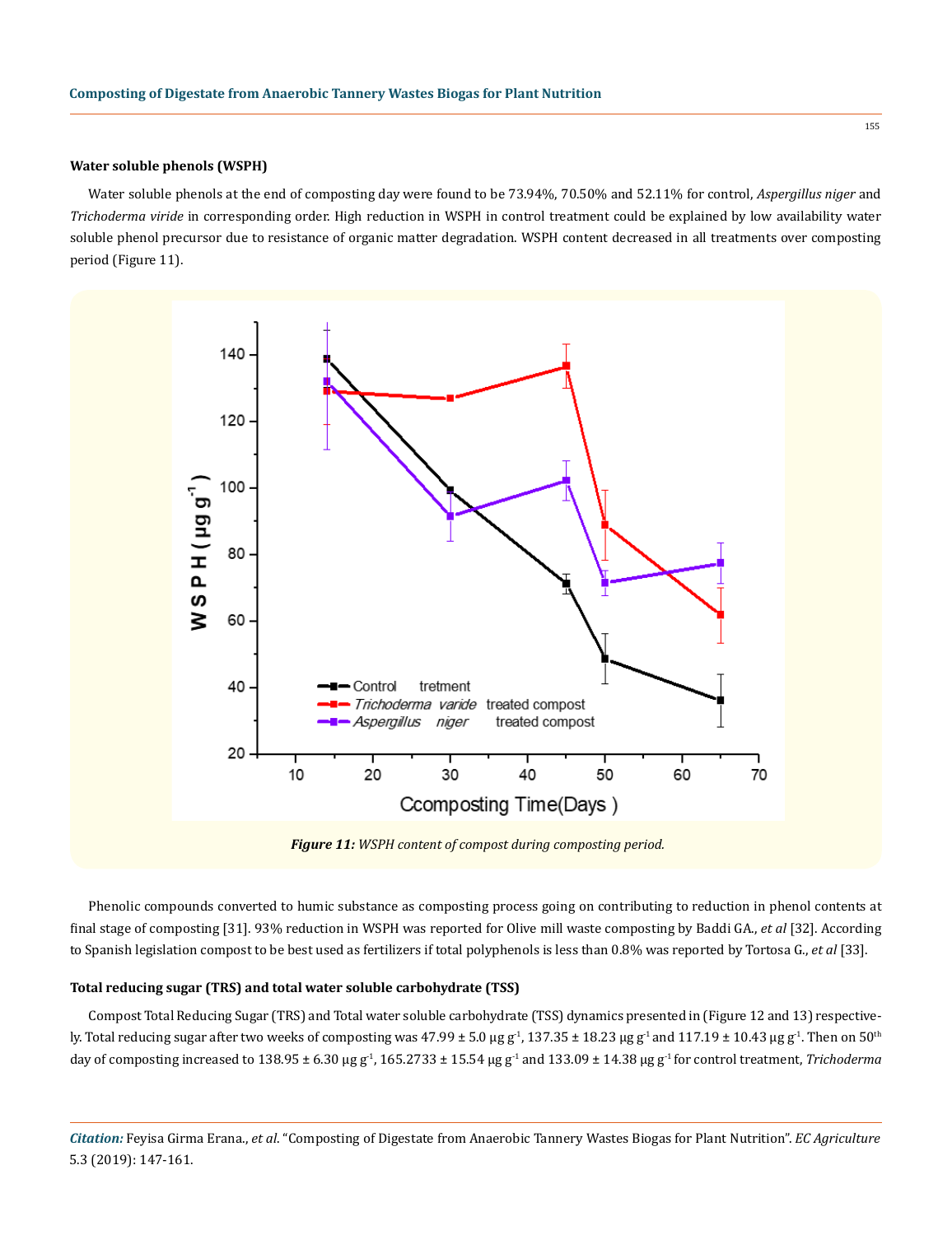*viride* and *Aspergillus niger*. An increment in total water soluble reducing sugar (TRS) at near final stage of composting can be the result of further exposure of organic matter to microbial oxidation. At final stage of composting TRS decreased to 78.30  $\pm$  3.2 µg g<sup>-1</sup>, 52.25  $\pm$  2.8 µg g-1, 72.54 ± 5.5 µg g-1 for control treatment, *Trichoderma viride* and *Aspergillus niger* respectively. Total water soluble reducing sugar after two weeks of compost was  $98.79 \pm 5.0$  µg g<sup>-1</sup>,  $141.69 \pm 48.23$  µg g<sup>-1</sup> and  $116.45 \pm 10.43$  µg g<sup>-1</sup>. Then on  $30<sup>th</sup>$  day of composting increased to 170.12 ± 78.17 µg g-1, 196.33 ± 55.10 µg g-1 and 176.10 ± 45.85 µg g-1 for the control treatment, *Trichoderma viride* and *Aspergillus niger* respectively. Finally at the end of composting day TSR decreased to 123.34 ± 11.97 µg  $g<sup>-1</sup>$ , 130.33 ± 7.13 µg  $g<sup>-1</sup>$  and 115.43 ± 10.18 µg  $g<sup>-1</sup>$  for control treatment, *Trichoderma viride* and *Aspergillus niger* respectively. Water soluble sugar reduction at final stage of composting was explained as sugar may fueled to fulfill energy demand of microorganism as described by Lee IB., *et al* [34].



*Figure 12: Compost total soluble sugar.*

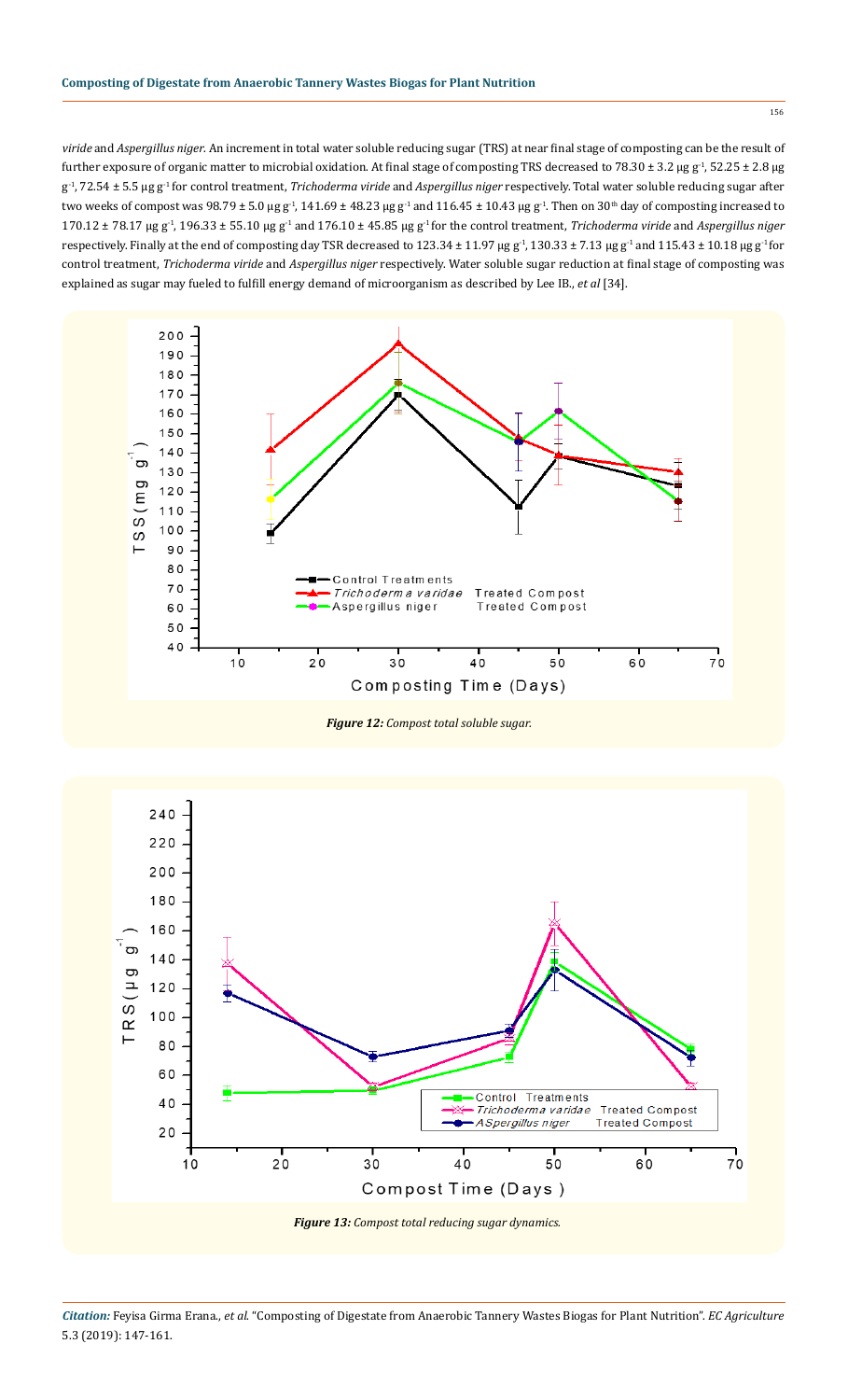### **Cellulase activity assay**

Cellulose activity was increased in all treatments for the first two weeks then after continuously decreasing (Figure 14). Similarly [35] was reported decrease in cellulase activity with the advancement of compost product maturity. *Trichoderma viride* has showed the highest cellulose activity through ought the whole composting periods. Un similarly highest cellulose activity was reported for *Aspergillus niger*  than *Trichoderma viride* by [36] for composting of empty fruit bunches with Palm oil mill effluent.



*Figure 14: Cellulase activity dynamics during composting period.*

### **Total metals**

Metals are very crucial in agriculture for plant growth and developments but their high level are toxic to plants and soil microbes as well. Therefore, should be carefully monitored during quality compost production. Mineral nutrients (total metals) for matured compost are presented in table 1. Mineral nutrients such as Zn, Pb, Cu and Cr were very low compared to mineral limit established for compost by European guidelines [37]. Based on environmental quality classes for compost by European legislation, we found class 1 type compost form co-composting of digestate with saw dust and cow dung. The result macro nutrients (Na, K, Ca, Mg) were lower than result reported by [38] for compost obtained from pig slurry digestate.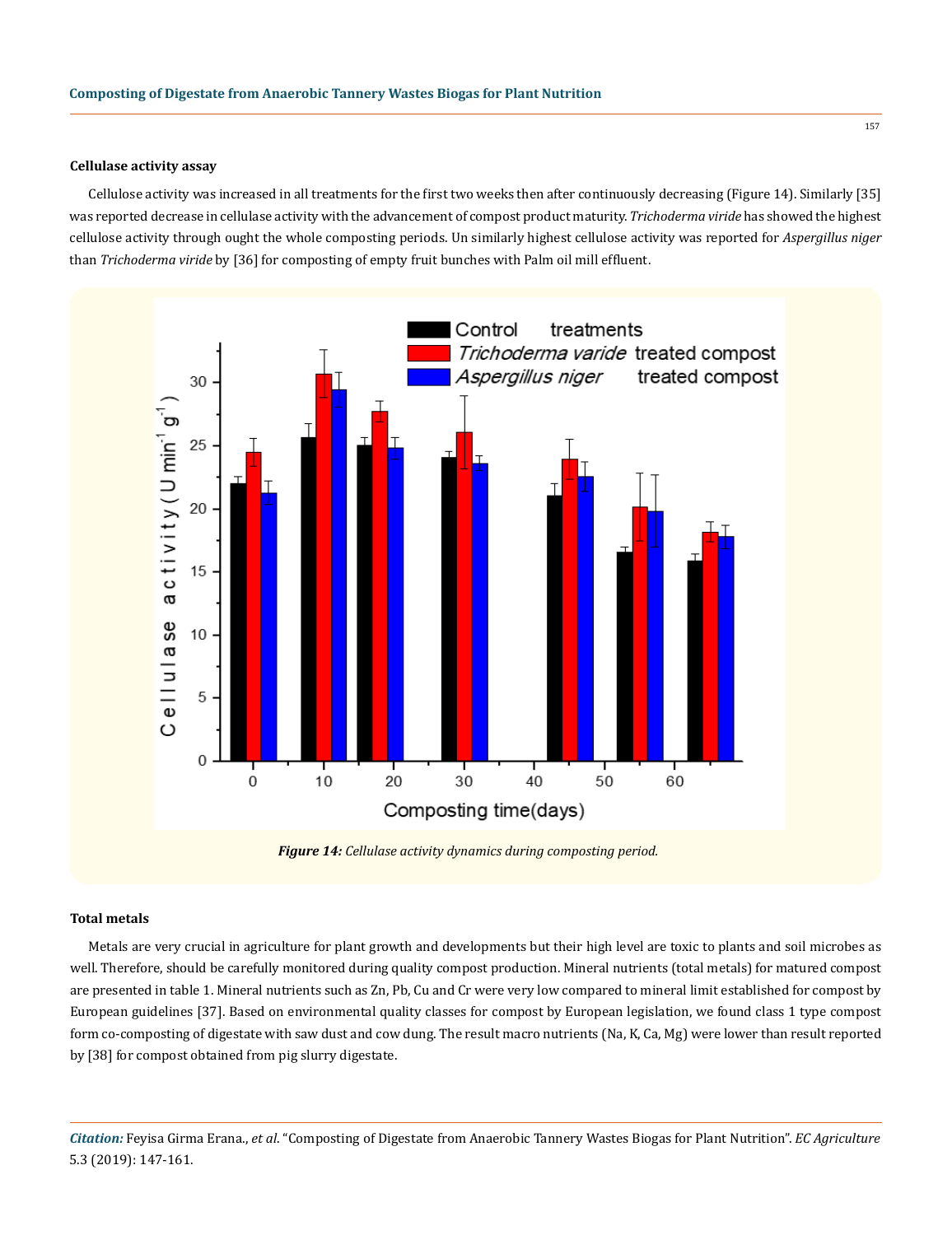|     |                              |                               | <b>Mixed raw materials</b>       |                    |                     |
|-----|------------------------------|-------------------------------|----------------------------------|--------------------|---------------------|
|     | <b>Treatments</b>            |                               |                                  |                    | for compost         |
|     | Control<br><b>treatments</b> | Trichoderma viride<br>treated | <b>Aspergillus niger treated</b> | $DS+CD+SD$         |                     |
| ppm | Na                           | $1338 \pm 127.0$              | $1221.7 \pm 12.0$                | $1412 \pm 146.0$   | $1516.2 \pm 45.0$   |
|     | K                            | $1620 \pm 16.0$               | $1027.5 \pm 32.0$                | $929 \pm 154.0$    | $2362.53 \pm 121.0$ |
|     | Ca                           | $32840 \pm 17.0$              | $28690 \pm 12.0$                 | $32223 \pm 2700.0$ | $37990.0 \pm 178.0$ |
|     | Mg                           | $1315 \pm 14.0$               | $817.6 \pm 168.0$                | $1252 \pm 352.0$   | $1846.1 \pm 244.0$  |
|     | Ph                           | $8.18 \pm 3.1$                | $8.9 \pm 1.40$                   | $7.1 \pm 1.90$     | $9.12 \pm 2.10$     |
|     | Cr.                          | $0.14 \pm 0.08$               | $0.15 \pm 0.14$                  | $0.14 \pm 0.13$    | $0.17 \pm 0.50$     |
|     | Fe                           | $65 \pm 3.0$                  | $30 \pm 6.0$                     | $60 \pm 10$        | $74 \pm 90.0$       |
|     | Zn                           | $0.77 \pm 0.1$                | $0.49 \pm 0.01$                  | $0.84 \pm 0.20$    | $0.8 \pm 0.10$      |
|     | Cu                           | $0.06 \pm 0.01$               | $0.04 \pm 0.01$                  | $0.16 \pm 0.03$    | $0.14 \pm 0.02$     |
|     | Mn                           | $22 \pm 7.0$                  | $0.4 \pm 0.10$                   | $5.0 \pm 0.20$     | $11.0 \pm 2.0$      |

*Table 1: Mineral nutrients recorded for matured compost and raw materials used. DS: Digestate; CD: Cow Dung; SD: Saw Dust and Values reported as mean ± standard error.*

### **Germination Index (GI)**

In addition to physicochemical properties compost maturity and stability additionally can be supported using biological parameters like seed germination, root length and germination index [30,39]. Composts from all treatments showed absence of phytotoxins to seed of *Glycine max* germination after dilution of matured compost to 25%, 50%, 75% and 100%. Whereas raw digestate application showed strong toxicity to seed of *Glycine max* evidenced from GI% less than 50 (Table 2).

| <b>Compost Percent</b><br>dilution | Control/without<br>fungal treatment | <b>Compost treated with</b><br>Trichoderma viride | <b>Compost treated with</b><br>Aspergillus niger | <b>Raw digestate</b> |
|------------------------------------|-------------------------------------|---------------------------------------------------|--------------------------------------------------|----------------------|
| 25                                 | $119.45 \pm 0.34$                   | $90.34 \pm 0.07$                                  | $92.31 \pm 0.15$                                 | $50.15 \pm 0.07$     |
| 50                                 | $131.75 \pm 0.18$                   | $86.50 \pm 0.0$                                   | $81.34 \pm 0.08$                                 | $53.75 \pm 0.07$     |
| 75                                 | $55.44 \pm 0.06$                    | $79.15 \pm 0.07$                                  | $104.55 \pm 0.32$                                | $25.1875 \pm 0.0$    |
| 100                                | $63.14 \pm 0.07$                    | $90.66 \pm 0.07$                                  | $55.50 \pm 0.14$                                 | $31.25 \pm 0.07$     |

*Table 2: Compost germination index (GI, %).*

Therefore in we found, unsafe to use directly biogas digestate in agricultural practices due to its toxicity to seed germination. It may also toxic to soil biota if digestate used directly. According to [40] the proposed maturity indices for compost using germination index (GI) should be greater than 50%.

### **Conclusions**

Digestate obtained from anaerobic co-digestion of tannery wastes after biogas production contains valuable nutrients (micro and macro nutrients) which can be a great a fertilizer potential for agriculture use. But often difficulty to use directly digestate from tannery biogas in agricultural field due to its toxicity to seeds. From the present study we found high pH value in raw digestate. Raw digestate showed

*Citation:* Feyisa Girma Erana., *et al*. "Composting of Digestate from Anaerobic Tannery Wastes Biogas for Plant Nutrition". *EC Agriculture*  5.3 (2019): 147-161.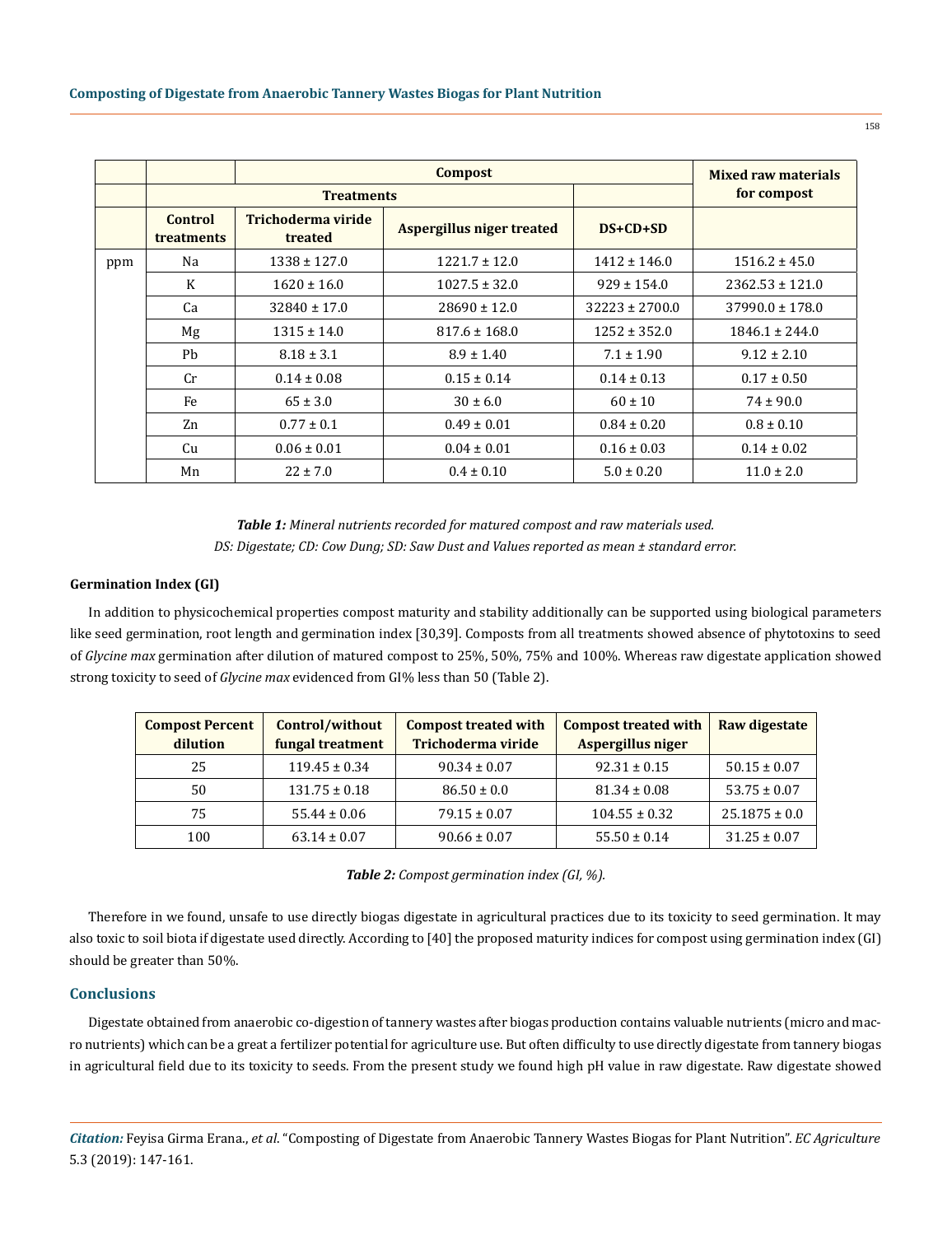high toxicity to seed of *Glycine max* indicating of limiting factors for direct use of the digestate in crop production. There for, co-composting of digestate with saw dust and cow duding is crucial to get stable compost quality. After co-composting we found significant reduction in pH and no toxicity to seed germination compared to untreated digestate. Therefore, co-composting of the solid fraction of biogas digestate with cow dung and saw dust is one of the good option to obtained stable compost which can be used as fertilizer in put in agricultural.

# **Acknowledgements**

The research was supported by Addis Ababa University and Madda Walabu University.

# **Bibliography**

- 1. Azom M., *et al*[. "Environmental impact assessment of tanneries: a case study of Hazaribag in Bangladesh".](http://www.ijesd.org/papers/206-CD0022.pdf) *International Journal of [Environmental Science and Development](http://www.ijesd.org/papers/206-CD0022.pdf)* 3.2 (2012): 152-156.
- 2. Tamim U., *et al*[. "Elemental distribution of metals in urban river sediments near an industrial effluent source".](https://www.ncbi.nlm.nih.gov/pubmed/27151427) *Chemosphere* 155 [\(2016\): 509-518.](https://www.ncbi.nlm.nih.gov/pubmed/27151427)
- 3. [Berhe S and Leta S. "Two Phase Anaerobic Co Digestion of Tannery Wastewater and Dairy Wastewater: Effect of Operational Param](http://www.sciencepublishinggroup.com/journal/paperinfo?journalid=169&doi=10.11648/j.ijrse.20170601.11)eters on Performance of Hydrolytic–Acidogenic Step". *[International Journal of Sustainable and Green Energy](http://www.sciencepublishinggroup.com/journal/paperinfo?journalid=169&doi=10.11648/j.ijrse.20170601.11)* 6.1 (2017): 1-9.
- 4. Makádi M., *et al*[. "A new nutrient source-Review". In Biogas \(2012\).](https://www.intechopen.com/books/biogas/digestate-a-new-nutrient-source-review)
- 5. Franke-Whittle IH., *et al*[. "Changes in the microbial communities during co-composting of digestates".](https://www.ncbi.nlm.nih.gov/pubmed/24456768) *Waste Management* 34.3 [\(2014\): 632-641.](https://www.ncbi.nlm.nih.gov/pubmed/24456768)
- 6. Smith J., *et al*[. "What is the potential for biogas digesters to improve soil fertility and crop production in Sub-Saharan Africa?"](https://www.sciencedirect.com/science/article/pii/S096195341400110X) *Biomass and Bioenergy* [70 \(2014\): 58-72.](https://www.sciencedirect.com/science/article/pii/S096195341400110X)
- 7. Bustamante M., *et al*[. "Co-composting of the solid fraction of anaerobic digestates, to obtain added-value materials for use in agricul](https://www.sciencedirect.com/science/article/pii/S096195341200181X)ture". *[Biomass and Bioenergy](https://www.sciencedirect.com/science/article/pii/S096195341200181X)* 43 (2012): 26-35.
- 8. Torres-Climent A., *et al*[. "Composting of the solid phase of digestate from biogas production: optimization of the moisture, C/N ratio,](https://www.tandfonline.com/doi/abs/10.1080/00103624.2014.988591) and ph conditions". *[Communications in Soil Science and Plant Analysis](https://www.tandfonline.com/doi/abs/10.1080/00103624.2014.988591)* 46.1 (2015): 197-207.
- 9. Xi BD., *et al*[. "Effect of inoculation methods on the composting efficiency of municipal solid wastes".](https://www.sciencedirect.com/science/article/pii/S0045653512005425) *Chemosphere* 88.6 (2012): 744- [750.](https://www.sciencedirect.com/science/article/pii/S0045653512005425)
- 10. Jiang J., *et al*[. "Inoculation with nitrogen turnover bacterial agent appropriately increasing nitrogen and promoting maturity in pig](https://www.ncbi.nlm.nih.gov/pubmed/25769536)  manure composting". *[Waste Management](https://www.ncbi.nlm.nih.gov/pubmed/25769536)* 39 (2015): 78-85.
- 11. Okalebo J., *et al*[. "Laboratory methods of soil and plant analysis: a working manual second edition". Sacred Africa, Nairobi \(2002\).](https://www.researchgate.net/file.PostFileLoader.html?id=5882f0c8ed99e15dce797d03&assetKey=AS%3A452837697167361%401484976328229)
- 12. [Walkley A and Black I A. "An examination of the Degtjareff method for determining soil organic matter, and a proposed modification](https://journals.lww.com/soilsci/citation/1934/01000/an_examination_of_the_degtjareff_method_for.3.aspx) [of the chromic acid titration method".](https://journals.lww.com/soilsci/citation/1934/01000/an_examination_of_the_degtjareff_method_for.3.aspx) *Soil Science* 37.1 (1934): 29-38.
- 13. [Goyal SS andHafez AA. "Quantitative reduction and inclusion of plant tissue nitrates in Kjeldahl digestion".](https://dl.sciencesocieties.org/publications/aj/abstracts/82/3/AJ0820030571) *Agronomy Journal* 82.3 [\(1990\): 571-576.](https://dl.sciencesocieties.org/publications/aj/abstracts/82/3/AJ0820030571)
- 14. [Hseu ZY. "Evaluating heavy metal contents in nine composts using four digestion methods".](https://www.sciencedirect.com/science/article/pii/S0960852404000513) *Bioresource Technology* 95.1 (2004): 53- [59.](https://www.sciencedirect.com/science/article/pii/S0960852404000513)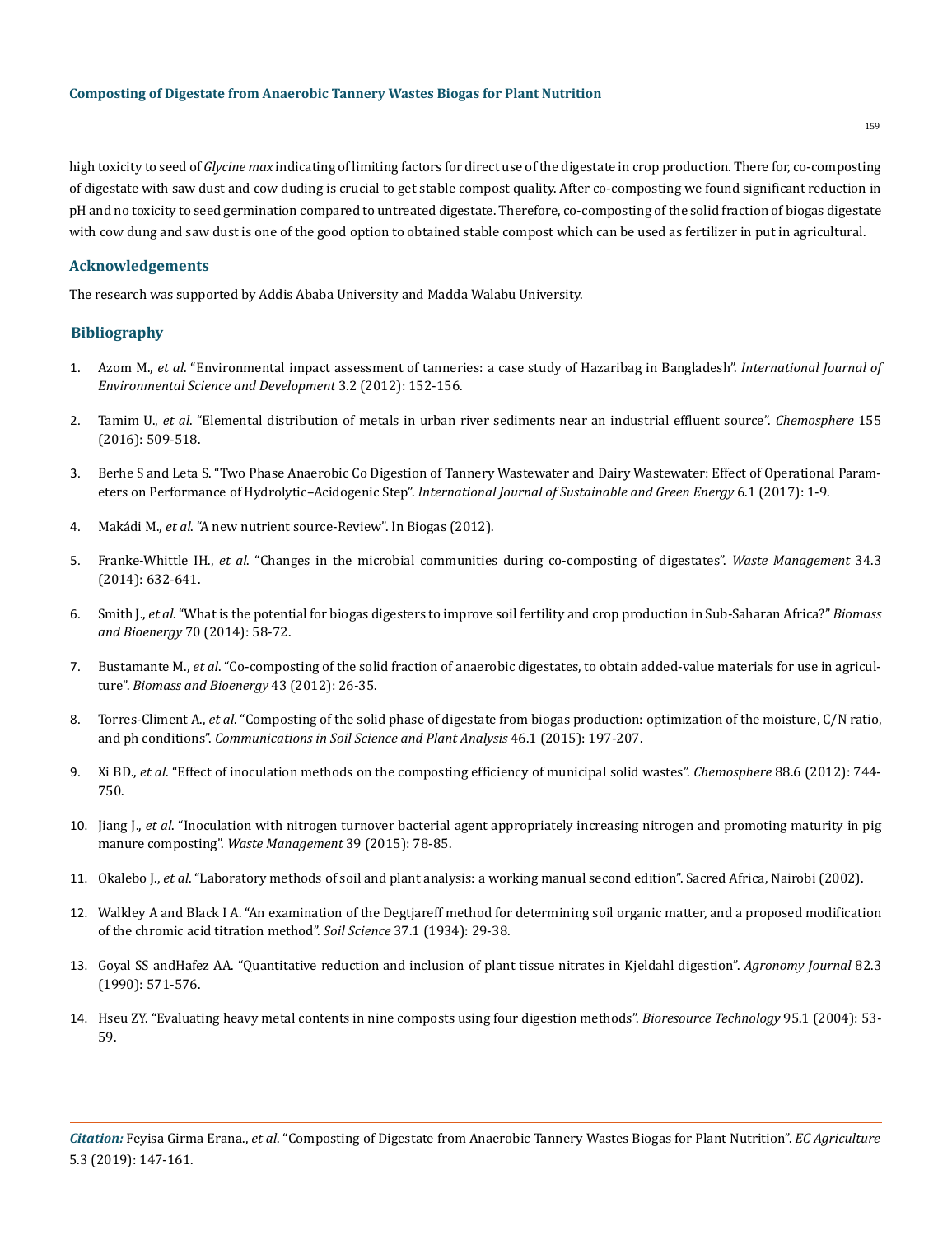- 15. [Mitelut AC and Popa ME. "Seed germination bioassay for toxicity evaluation of different composting biodegradable materials".](https://www.rombio.eu/rbl1vol16Supplement/18%20Amalia%20Mitelut.pdf) *Roma[nian Biotechnological Letters](https://www.rombio.eu/rbl1vol16Supplement/18%20Amalia%20Mitelut.pdf)* 16.1 (2011): 121-129.
- 16. [HAQ ME. "Carbon foot print of Selected cereal and legume crops cultivated in the Brahmmaputara flood plain soil" \(2014\).](https://www.researchgate.net/publication/306277898_CARBON_FOOTPRINT_OF_SELECTED_CEREAL_AND_LEGUME_CROPS_CULTIVATED_IN_THE_OLD_BRAHMAPUTRA_FLOODPLAIN_SOIL)
- 17. [Smith DC and Hughes JC. "A simple test to determine cellulolytic activity as indicator of compost maturity".](https://www.tandfonline.com/doi/abs/10.1081/CSS-120000246) *Communications in Soil [Science and Plant Analysis](https://www.tandfonline.com/doi/abs/10.1081/CSS-120000246)* 32.11-12 (2001): 1735-1749.
- 18. [Tiquia SN and Hodgkiss I. "Microbial activities during composting of spent pig-manure sawdust litter at different moisture contents".](https://www.sciencedirect.com/science/article/pii/0960852495001956)  *[Bioresource Technology](https://www.sciencedirect.com/science/article/pii/0960852495001956)* 55.3 (1996): 201-206.
- 19. Varma VS., *et al*[. "Microbial degradation of lignocellulosic fractions during drum composting of mixed organic waste".](https://www.sciencedirect.com/science/article/pii/S246820391730167X) *Sustainable [Environment Research](https://www.sciencedirect.com/science/article/pii/S246820391730167X)* 27.6 (2017): 265-272.
- 20. Huang G., *et al*[. "Effect of C/N on composting of pig manure with sawdust".](https://www.ncbi.nlm.nih.gov/pubmed/15381232) *Waste Management* 24.8 (2004): 805-813.
- 21. Latigui A., *et al*[. "The effect of agricultural byproduct of olive tree on horticultural substrate of strawberry \(Fragaria ananassa\) grown](https://scialert.net/abstract/?doi=ajpp.2011.83.90)  in soilless crop system". *[American Journal of Plant Physiology](https://scialert.net/abstract/?doi=ajpp.2011.83.90)* 6.2 (2011): 83-90.
- 22. Hicklenton PR., *et al*[. "The effectiveness and consistency of source-separated municipal solid waste and bark composts as compo](https://www.sciencedirect.com/science/article/pii/S0304423801002515)[nents of container growing media".](https://www.sciencedirect.com/science/article/pii/S0304423801002515) *Scientia Horticulturae* 91.3-4 (2001): 365-378.
- 23. Jokela J., *et al*[. "Biological nitrogen removal from municipal landfill leachate: low-cost nitrification in biofilters and laboratory scale](https://www.ncbi.nlm.nih.gov/pubmed/12405416)  in-situ denitrification". *Water Research* [36.16 \(2002\): 4079-4087.](https://www.ncbi.nlm.nih.gov/pubmed/12405416)
- 24. Parkinson R., *et al*[. "Effect of turning regime and seasonal weather conditions on nitrogen and phosphorus losses during aerobic](https://www.ncbi.nlm.nih.gov/pubmed/14592747)  [composting of cattle manure".](https://www.ncbi.nlm.nih.gov/pubmed/14592747) *Bioresource Technology* 91.2 (2004): 171-178.
- 25. [Kalamdhad AS and Kazmi A. "Effects of turning frequency on compost stability and some chemical characteristics in a rotary drum](https://www.ncbi.nlm.nih.gov/pubmed/19118861)  composter". *Chemosphere* [74.10 \( 2009\): 1327-1334.](https://www.ncbi.nlm.nih.gov/pubmed/19118861)
- 26. Joshi P., *et al*[. "Diversity of cold tolerant phosphate solubilizing microorganisms from North Western Himalayas".](https://www.researchgate.net/publication/270214168_Diversity_of_Cold_Tolerant_Phosphate_Solubilizing_Microorganisms_from_North_Western_Himalayas) *Sustainable Agriculture* [7 \(2014\): 227-264.](https://www.researchgate.net/publication/270214168_Diversity_of_Cold_Tolerant_Phosphate_Solubilizing_Microorganisms_from_North_Western_Himalayas)
- 27. Xiao Y., *et al*[. "Continuous thermophilic composting \(CTC\) for rapid biodegradation and maturation of organic municipal solid waste".](https://www.ncbi.nlm.nih.gov/pubmed/19487122)  *Bioresource Technology* [100.20 \(2009\): 4807-4813.](https://www.ncbi.nlm.nih.gov/pubmed/19487122)
- 28. [Nair J and Okamitsu K. "Microbial inoculants for small scale composting of putrescible kitchen wastes".](https://www.ncbi.nlm.nih.gov/pubmed/20207530) *Waste Management* 30.6 [\(2010\): 977-982.](https://www.ncbi.nlm.nih.gov/pubmed/20207530)
- 29. Mathur S., *et al*[. "Static pile, passive aeration composting of manure slurries using peat as a bulking agent".](https://www.sciencedirect.com/science/article/abs/pii/026974839090033O) *Biological Wastes* 34.4 ( [1990\): 323-333.](https://www.sciencedirect.com/science/article/abs/pii/026974839090033O)
- 30. Bernai, M., *et al*[. "Maturity and stability parameters of composts prepared with a wide range of organic wastes".](https://www.sciencedirect.com/science/article/pii/S0960852497000849) *Bioresource Technology* [63.1 \(1998\): 91-99.](https://www.sciencedirect.com/science/article/pii/S0960852497000849)
- 31. Hoffer A., *et al*[. "Chemical characterization of humic-like substances \(HULIS\) formed from a lignin-type precursor in model cloud](https://agupubs.onlinelibrary.wiley.com/doi/full/10.1029/2003GL018962)  water". *[Geophysical Research Letters](https://agupubs.onlinelibrary.wiley.com/doi/full/10.1029/2003GL018962)* 31.6 (2004).
- 32. Baddi G.A., *et al*[. "Qualitative and quantitative evolution of polyphenolic compounds during composting of an olive-mill waste–wheat](https://www.ncbi.nlm.nih.gov/pubmed/19070426)  straw mixture". *[Journal of Hazardous Materials](https://www.ncbi.nlm.nih.gov/pubmed/19070426)* 165.1-3 (2009): 1119-1123.